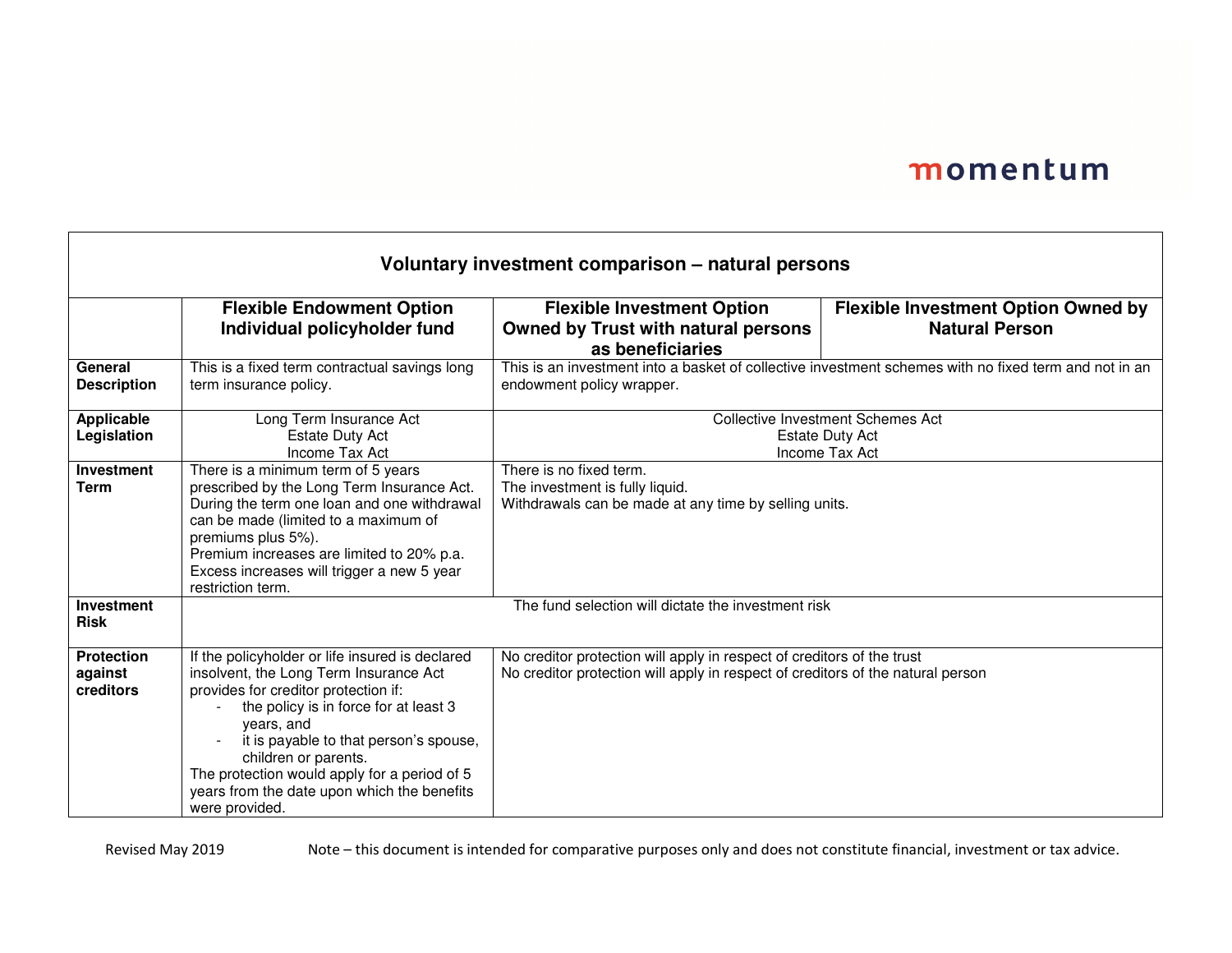|                                                         | <b>Flexible Endowment Option</b><br>Individual policyholder fund                                                                                                                                                                                                                                                                                                          | <b>Flexible Investment Option</b><br><b>Owned by Trust with natural</b><br>persons as beneficiaries                                                                                                                                                                                                                                                                                                                                                                                                                                                                                                                                                                                                                                                                                                                                                                                                                            | Flexible Investment Option Owned by a<br><b>Natural Person</b>                                                                                                                                                                                                                                                                                                                           |
|---------------------------------------------------------|---------------------------------------------------------------------------------------------------------------------------------------------------------------------------------------------------------------------------------------------------------------------------------------------------------------------------------------------------------------------------|--------------------------------------------------------------------------------------------------------------------------------------------------------------------------------------------------------------------------------------------------------------------------------------------------------------------------------------------------------------------------------------------------------------------------------------------------------------------------------------------------------------------------------------------------------------------------------------------------------------------------------------------------------------------------------------------------------------------------------------------------------------------------------------------------------------------------------------------------------------------------------------------------------------------------------|------------------------------------------------------------------------------------------------------------------------------------------------------------------------------------------------------------------------------------------------------------------------------------------------------------------------------------------------------------------------------------------|
| Income tax<br>payable by<br>the insurer                 | The income earned in the policy is taxed on<br>an insurer level according to the five fund<br>approach.<br>Where the policyholder is a natural person or<br>a trust with only natural persons as<br>beneficiaries, the funds will be allocated to<br>the Individual Policyholder Fund where the<br>income tax rate is 30%.<br>No exemptions or rebates apply in the fund. | Not applicable                                                                                                                                                                                                                                                                                                                                                                                                                                                                                                                                                                                                                                                                                                                                                                                                                                                                                                                 |                                                                                                                                                                                                                                                                                                                                                                                          |
| Income tax<br>payable by<br>policyholder<br>or investor | No income tax is payable by the policyholder                                                                                                                                                                                                                                                                                                                              | Income earned on the investment will be taxed<br>in one of the following:<br>The donor, whose gratuitous disposition to<br>the trust made the investment possible; or<br>The beneficiaries if the trustees exercise<br>their discretion to vest the income in the<br>beneficiary during the year of assessment<br>that it is earned; or<br>The trust if none of the above apply<br>Where the income is subject to income tax in<br>the hands of the donor/beneficiary, it will retain<br>its nature and any exemption that the natural<br>person enjoys or related deduction will be<br>deducted to determine the taxable income.<br>The taxable income of the natural person will be<br>taxed at the marginal tax rate of that person<br>(18% to 45%). The annual rebates will also<br>apply.<br>If the income is taxed in the trust, no<br>exemptions or rebates will apply and a flat<br>income tax rate of 45% will apply. | Income earned on the investment will be<br>taxed in the hands of the investor.<br>It will be gross income and any related<br>exemptions or deductions will be allowed to<br>determine the taxable income of that person.<br>The taxable income of the natural person will<br>be taxed at the marginal tax rate of that<br>person (18% up to 45%).<br>The annual rebates will also apply. |

Revised May 2019 Note – this document is intended for comparative purposes only and does not constitute financial, investment or tax advice.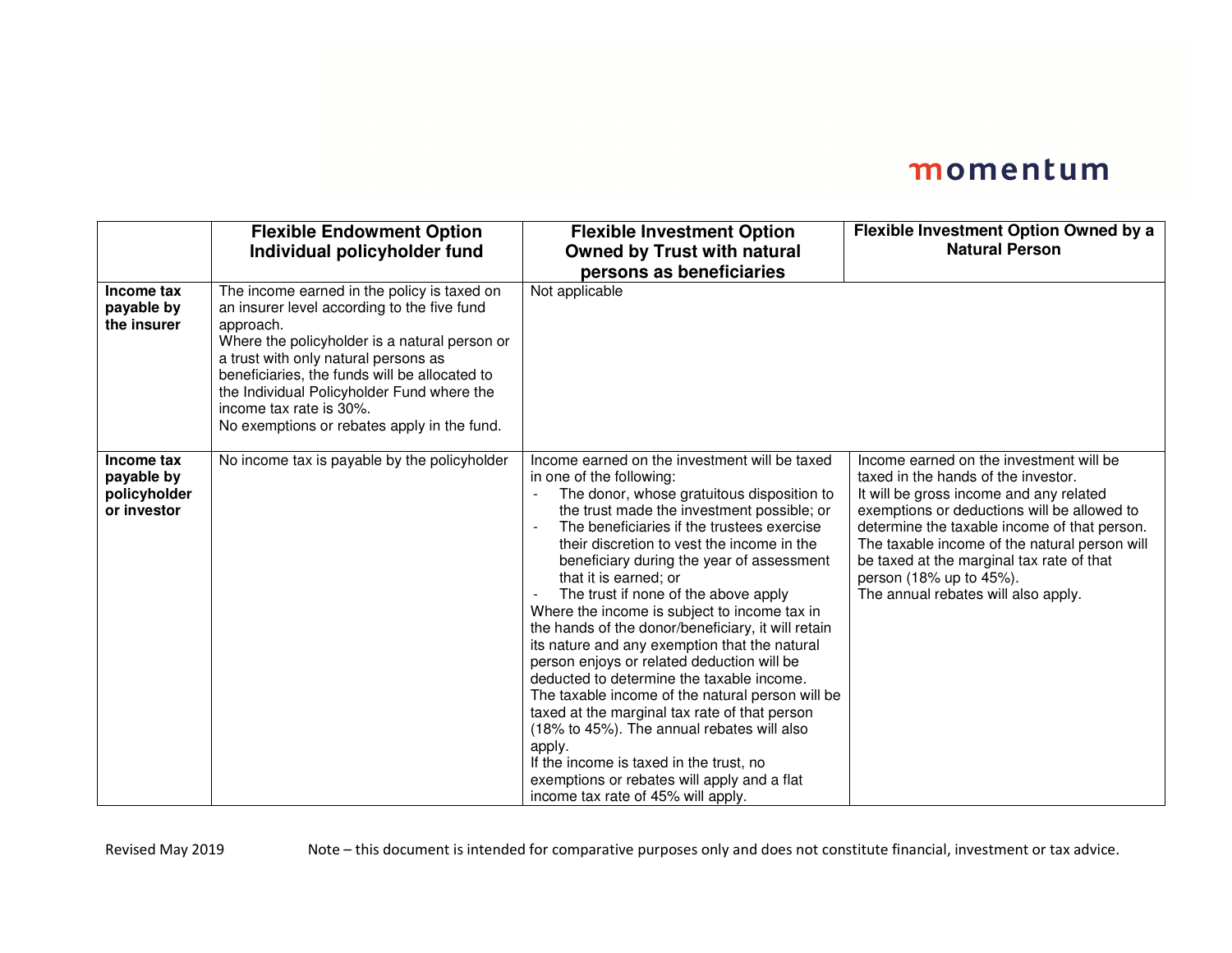|                                                                  | <b>Flexible Endowment Option</b><br>Individual policyholder fund                                                                                                                                                                                                                                                                                                                                                                          | <b>Flexible Investment Option</b><br><b>Owned by Trust with natural persons</b><br>as beneficiaries                                                                                                                                                                                                                                                                                                                                                                                                                                                                                                                                                                                                                                                                                                                                                                                                                                                                             | Flexible Investment Option Owned by<br>a Natural Person                                                                                                                                                                                                                                                                                                                                                                                                                                                                                                                                          |
|------------------------------------------------------------------|-------------------------------------------------------------------------------------------------------------------------------------------------------------------------------------------------------------------------------------------------------------------------------------------------------------------------------------------------------------------------------------------------------------------------------------------|---------------------------------------------------------------------------------------------------------------------------------------------------------------------------------------------------------------------------------------------------------------------------------------------------------------------------------------------------------------------------------------------------------------------------------------------------------------------------------------------------------------------------------------------------------------------------------------------------------------------------------------------------------------------------------------------------------------------------------------------------------------------------------------------------------------------------------------------------------------------------------------------------------------------------------------------------------------------------------|--------------------------------------------------------------------------------------------------------------------------------------------------------------------------------------------------------------------------------------------------------------------------------------------------------------------------------------------------------------------------------------------------------------------------------------------------------------------------------------------------------------------------------------------------------------------------------------------------|
| <b>Capital Gains</b><br>Tax<br>Payable by the<br><b>Insurer</b>  | Capital gains in the policy are taxed in the<br>hands of the insurer in terms of the five fund<br>approach.<br>Capital gains can be realised when fund<br>switches are made, loans and withdrawals<br>are made and also when the maturity value<br>has to be realised.<br>No exclusions apply in the funds<br>The inclusion rate in the Individual<br>Policyholder Fund is 40% - therefore the<br>effective CGT rate that applies is 12%. | Not applicable                                                                                                                                                                                                                                                                                                                                                                                                                                                                                                                                                                                                                                                                                                                                                                                                                                                                                                                                                                  |                                                                                                                                                                                                                                                                                                                                                                                                                                                                                                                                                                                                  |
| <b>Capital Gains</b><br>Tax<br>Payable by the<br><b>Investor</b> | No capital gains tax payable by the investor<br>who is the original policyholder or that<br>policyholder's spouse or nominee or<br>beneficiary.                                                                                                                                                                                                                                                                                           | Where the trust sells units, a capital gain may<br>be realised. The net capital gain will be taxable<br>in the hands of one of the following:<br>- The donor, whose gratuitous disposition to the<br>trust made the investment possible; or<br>-The beneficiaries if the trustees exercise their<br>discretion to vest the capital gain in the<br>beneficiary during the year of assessment (the<br>trust deed must make provision for this); or<br>- The trust, if none of the above apply.<br>If taxed in the hands of the donor/beneficiary,<br>the annual exclusion of R40 000 will apply and<br>the inclusion rate of 40%. The taxable gain will<br>be taxed at the marginal tax rate of that person<br>(18% to 45%). (Effective rate of CGT ranges<br>between 7.2% and 18% for natural persons).<br>If the capital gain is taxed in the trust, no capital<br>gains exclusion will apply and the effective CGT<br>rate will be 36% (80% inclusion rate at 45% tax<br>rate) | Where the individual sells units, a capital<br>gain may be realised.<br>The capital gain will be subject to income<br>tax in the hands of the investor and<br>therefore the annual exclusion of R40 000<br>will be allowed as a deduction when<br>determining the taxable capital gain.<br>The inclusion rate applicable to natural<br>persons is 40% which will then be included<br>in the taxable income of the natural person,<br>which will be taxed at the marginal tax rate<br>of that person (18% to 45%). Therefore the<br>effective rate of CGT payable ranges<br>between 7.2% and 18%. |

Revised May 2019 Note – this document is intended for comparative purposes only and does not constitute financial, investment or tax advice.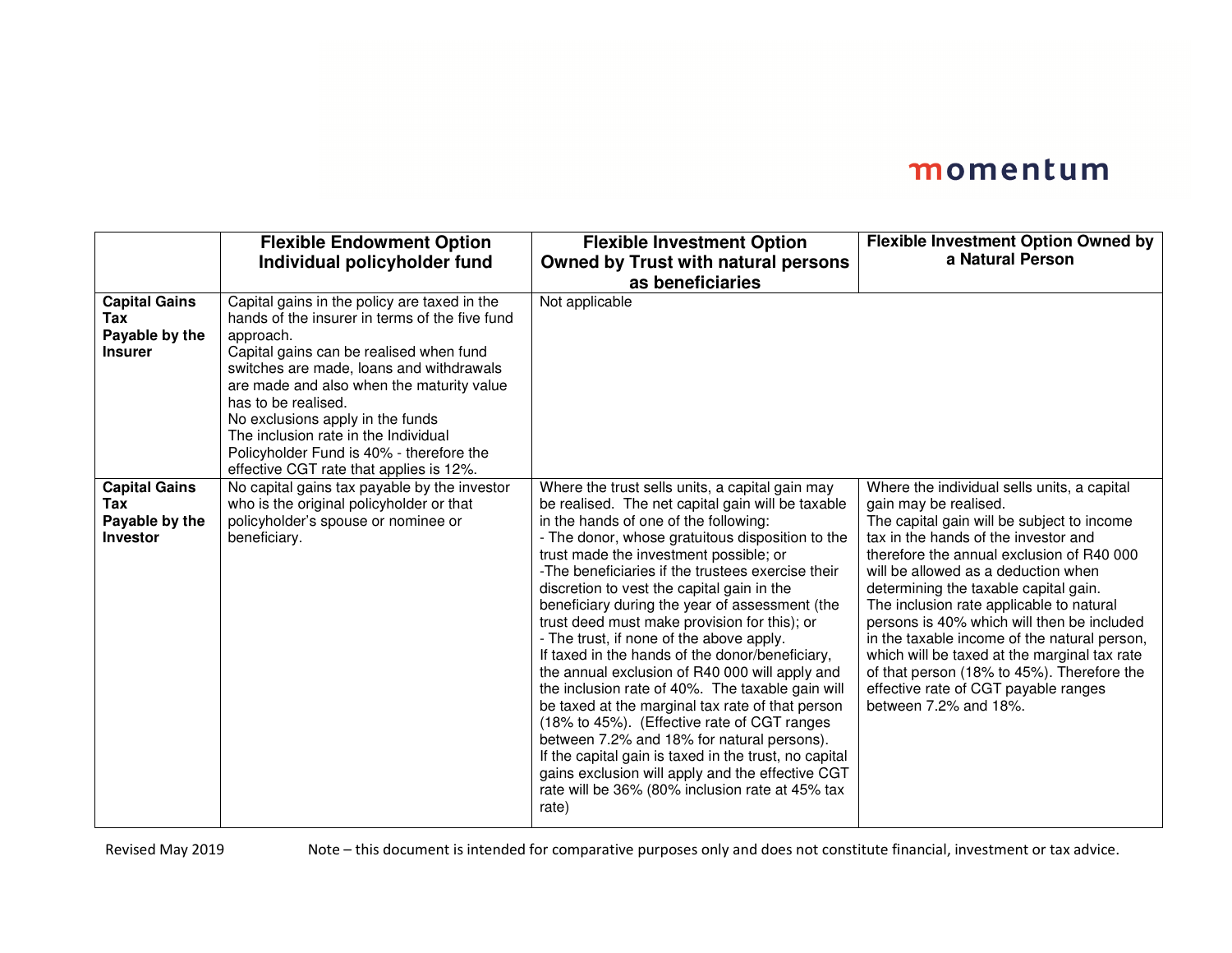|                                                                                                                                                                                                                                                                                                                                                                                                                                                                                                                                                                                                                                                                                                                                               | <b>Flexible Endowment Option</b>                                                                                                                                                                                                                                                                                                                                                                                            | <b>Flexible Investment Option</b>                                                                                                                                                                                                                                                                                                                              | <b>Flexible Investment Option Owned by</b>                                                                                |
|-----------------------------------------------------------------------------------------------------------------------------------------------------------------------------------------------------------------------------------------------------------------------------------------------------------------------------------------------------------------------------------------------------------------------------------------------------------------------------------------------------------------------------------------------------------------------------------------------------------------------------------------------------------------------------------------------------------------------------------------------|-----------------------------------------------------------------------------------------------------------------------------------------------------------------------------------------------------------------------------------------------------------------------------------------------------------------------------------------------------------------------------------------------------------------------------|----------------------------------------------------------------------------------------------------------------------------------------------------------------------------------------------------------------------------------------------------------------------------------------------------------------------------------------------------------------|---------------------------------------------------------------------------------------------------------------------------|
|                                                                                                                                                                                                                                                                                                                                                                                                                                                                                                                                                                                                                                                                                                                                               | Individual policyholder fund                                                                                                                                                                                                                                                                                                                                                                                                | <b>Owned by Trust with natural persons</b>                                                                                                                                                                                                                                                                                                                     | a Natural Person                                                                                                          |
|                                                                                                                                                                                                                                                                                                                                                                                                                                                                                                                                                                                                                                                                                                                                               |                                                                                                                                                                                                                                                                                                                                                                                                                             | as beneficiaries                                                                                                                                                                                                                                                                                                                                               |                                                                                                                           |
| <b>Dividends</b><br>Withholding<br>Tax                                                                                                                                                                                                                                                                                                                                                                                                                                                                                                                                                                                                                                                                                                        | DWT (20%) is applicable to dividends<br>received in the individual policyholder fund.                                                                                                                                                                                                                                                                                                                                       | DWT (20%) can be applicable if dividends are paid to the collective investment schemes.<br>This will always be the case where the FIO is owned by the individual.<br>In the case of a trust with a CC or Co or other exempt person as a beneficiary and that dividend<br>is distributed to that beneficiary in the same year of assessment, no DWT will apply. |                                                                                                                           |
| <b>Estate Duty</b><br>(Levied at 20%<br>on the dutiable<br>estate<br>exceeding<br>R3 500 000 up<br>to R30million<br>and 25% on<br>the amount in<br>excess of R30<br>million)                                                                                                                                                                                                                                                                                                                                                                                                                                                                                                                                                                  | Long term insurance policies are included in<br>the estate of the life insured as property or<br>deemed property.<br>If there are multiple lives insured it will be<br>included in the estate of the last surviving of<br>them.<br>Where the policyholder dies and there are<br>remaining lives insured (so the policy does<br>not pay out), the policy's cash value will be<br>an asset in the estate of the policyholder. | Not applicable.<br>Note $-$ if the trust was funded by a loan<br>account, that loan account owing to the donor<br>will be an asset in that donor's deceased estate<br>for estate duty purposes.                                                                                                                                                                | The cash value of the investment will be an<br>asset in the estate of the investor and could<br>be subject to estate duty |
| <b>Practical Example</b>                                                                                                                                                                                                                                                                                                                                                                                                                                                                                                                                                                                                                                                                                                                      |                                                                                                                                                                                                                                                                                                                                                                                                                             |                                                                                                                                                                                                                                                                                                                                                                |                                                                                                                           |
| Peter Peters is 45 years old. He inherited R5 000 000 from his father and wants to invest it in either a Flexible Investment Option or a Flexible Endowment Option.<br>He would like to know which one will be most beneficial from a tax point of view.<br>Assume an annual rate of return of 12% which equals R600 000.<br>Of this, 20% is interest (R120 000), 10% is dividends (R60 000) and 70% is capital growth (R420 000).<br>For the purpose of the calculation it is assumed the investment is disposed of at the end of the year to illustrate the impact of capital gains tax.<br>It is assumed that the annual rebate is applied iro his salary and therefore ignored when calculating the tax payable in his personal capacity. |                                                                                                                                                                                                                                                                                                                                                                                                                             |                                                                                                                                                                                                                                                                                                                                                                |                                                                                                                           |